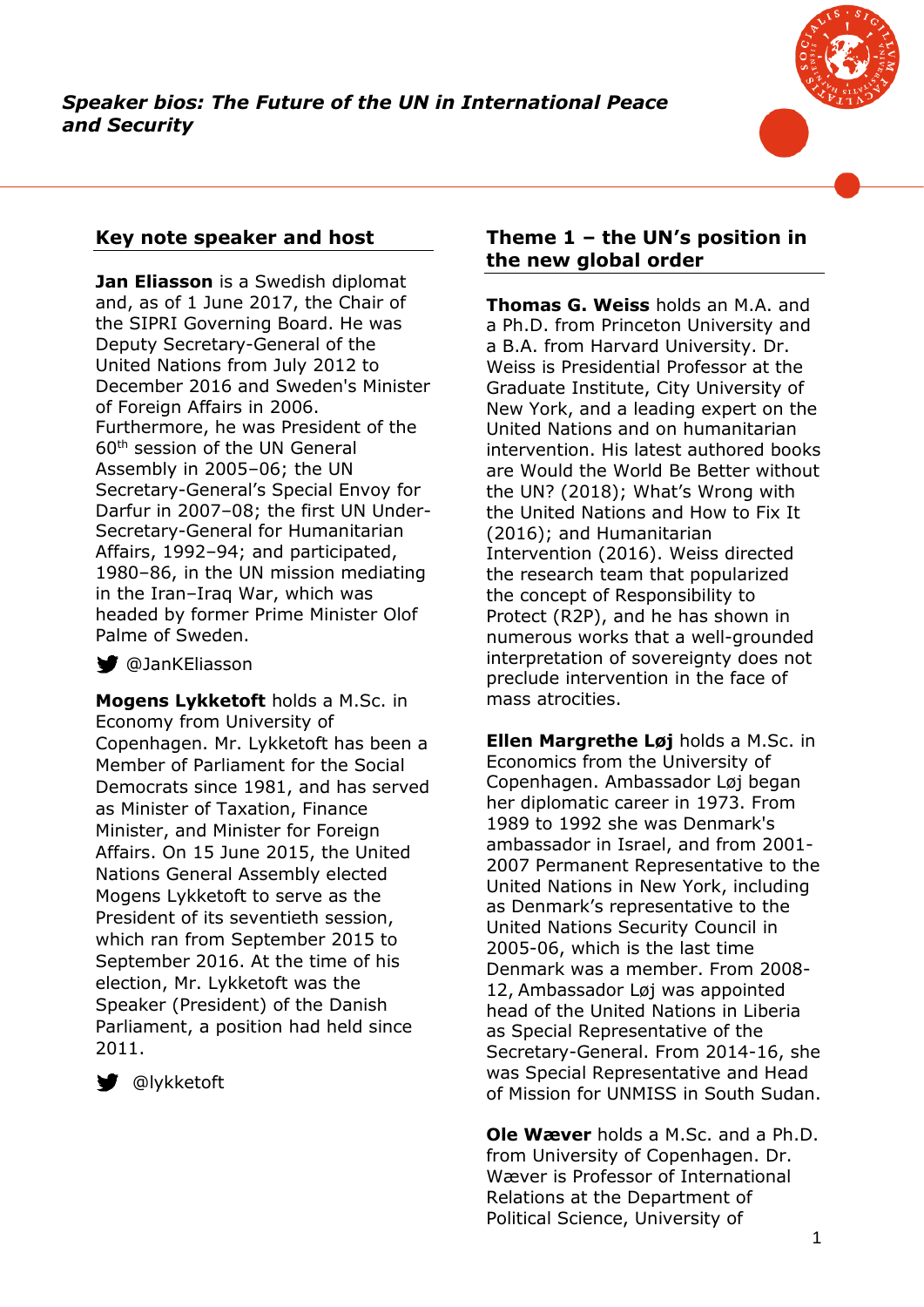Copenhagen. He is the founder of CAST, Centre for Advanced Security Theory, and Director of CRIC, Centre for Resolution of International Conflicts. His latest authored books include Assembling Exclusive Expertise: Knowledge, Ignorance and Conflict Resolution in the Global South (2018) and International Leadership and Global Governance (2017).

Oole\_waever

**Louise Riis Andersen** (moderator) is a senior researcher at the Danish Institute for International Studies (DIIS). Dr. Andersen's research focuses on global governance and the crisis of liberal order. She has written extensively on topics such as UN peacekeeping, fragile states, security sector reform, state building, Sustainable Development Goals, the principle of Responsibility to Protect, and Danish foreign policy.

**W** @louise\_riis

### **Theme 2 - The UN's conflict management**

**Michael Anker Lollesgaard** has over 30 years of military experience in the Danish Armed Forces. His service record includes being Force Commander of MINUSMA (The United Nations Multidimensional Integrated Stabilization Mission in Mali) from 2015-2016. Currently, Lieutenant General Lollesgaard serves as the Danish military representative to the EU and NATO.

**Emily Paddon Rhoads** holds her M.Phil. and Ph.D. from the University of Oxford and her B.A. from Brown University. Dr. Rhoads is Assistant Professor of Political Science at Swarthmore College. Her research analyses the impact of the increased prominence of human rights in the theory and practice of armed conflict

as well as civilian agency in contemporary conflict. She is the author of "Taking Sides in Peacekeeping: Impartiality and the Future of the United Nations" (Oxford University Press, 2016) and several articles on civilian self-protection, humanitarianism and peacekeeping.

**Bertrand Ramcharan** holds a Doctorate in international law from the London School of Economics. Dr. Ramcharan has extensive experience from 32 years of UN service. He served as Deputy and then Acting UN High Commissioner for Human Rights (2003–2004). Additionally, he has held senior positions in the Department of Political Affairs and in UNPROFOR, the United Nations peacekeeping operation in the Former Yugoslavia, and as head of the speech-writing service of the Secretary-General of the United Nations. Furthermore, Dr. Ramcharan is the author of numerous books on international law, preventive diplomacy, and human rights. Today, Dr. Ramcharan is an honorary professor at the department of Politics and International Relations, Dundee University.

**Ingvild Bode** (moderator) is a senior lecturer at the University of Kent and an elected member of the Board of Directors, Academic Council on the United Nations System. Dr. Bode's research agenda covers the area of peace and security. Specifically, she focuses on processes of policy evolution at the United Nations, US practices towards altering the UN Charter's use-of-force regime, and the roles and functions of narratives in conflicts. Currently, she also works on the impact that lethal autonomous weapons systems may have on international norms. Additionally, she is the author of Individual Agency and Policy Change at the United Nations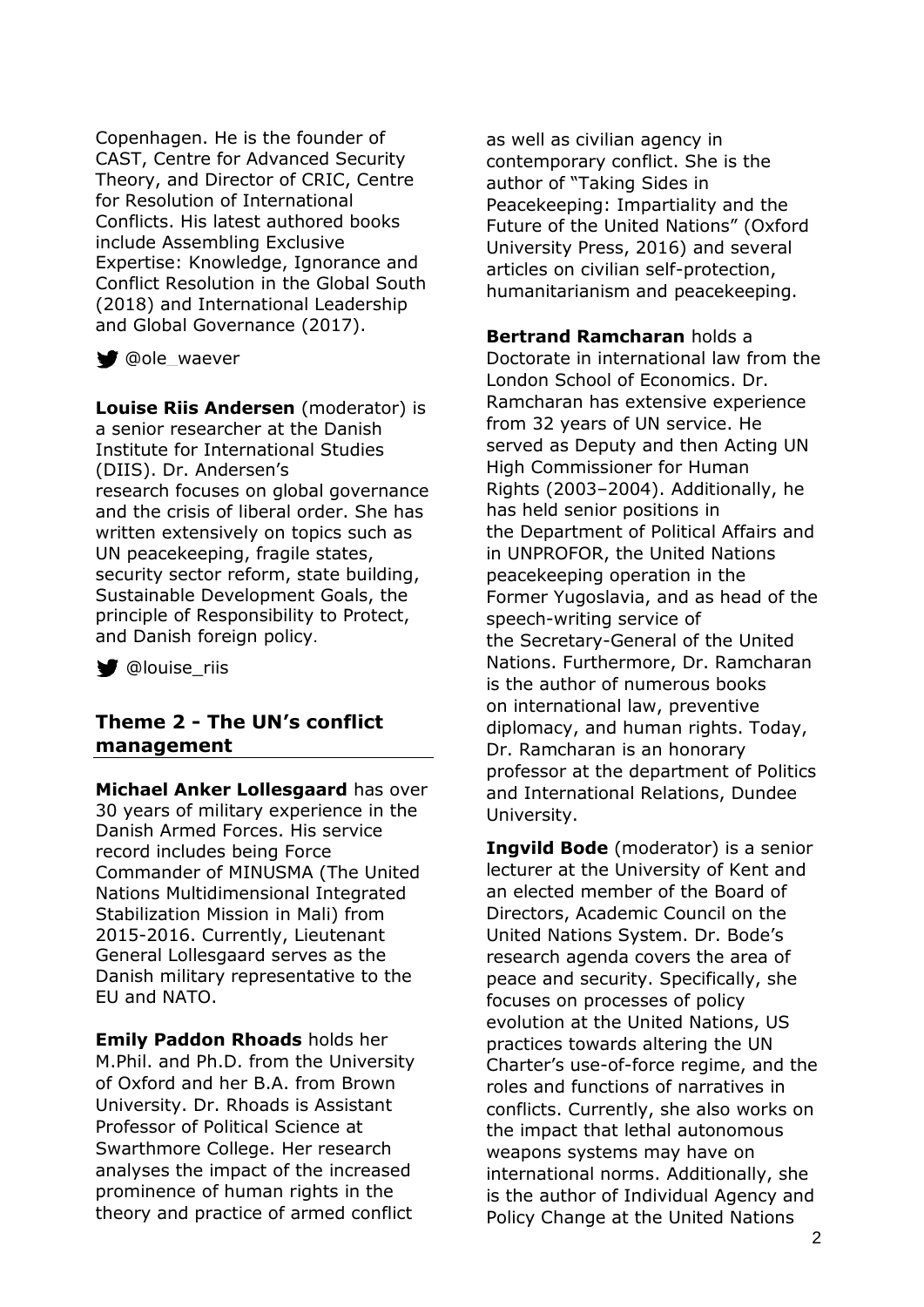(2015) and the co-author of Governing the Use-of-Force: The Post-9/11 US Challenge on International Law (2014).

**W** @IngvildBode

## **Theme 3 – The UN's reforms: Progress or deadlock?**

**Sam Daws** holds degrees in Social Anthropology and International Conflict Analysis. Mr. Daws is Director of the Project on UN Governance and Reform at the Centre for International Studies, Oxford University. Mr. Daws has three decades of experience in UN-related policy roles, including as Deputy Director in the UK Cabinet Office supporting the Prime Minister's role as Co-Chair of the UN Panel on the creation of the Sustainable Development Goals (2012-2013). Mr. Daws' latest edited and authored books include The Oxford Handbook on the United Nations (2018) and eight volumes on The United Nations (2000-2015).

**W** @samdaws

**Raimonda Murmokaite** is Director of the Security Policy Department at the Ministry of Foreign Affairs of Lithuania, Previously, Ambassador Murmokaite served as Permanent Representative to the UN from 2012 – 2017. In the period from 2014-2015, when Lithuania was a member of the UN Security Council, she represented Lithuania, including by being a strong voice on accountability, protection of civilians, and the rule of law.

@RaMurmoka

#### **Sebastian von Einsiedel** holds M.A.

degrees in International Relations from Columbia University and in Political Science from the Ludwig Maximilians University, Munich. He is the Vice-Rector in Europe for the United Nations University. Previously,

he served as Director of the Tokyobased UN University's Centre for Policy Research (UNU-CPR) from its inception in 2014 until its merger with the UNU Office in New York in the beginning of 2018. Among his many publications, he is editor of The UN Security Council in the 21<sup>st</sup> Century. Furthermore, Einsiedel has more than a decade of working experience with the United Nations.

**W** @seinsiedel

**Kurt Mosgaard** (moderator) was a major general in the Danish Armed Forces, and has extensive experience from UN peacekeeping operations in the Balkans and in Africa. Mr. Mosgaard's service record includes the role of Force Commander of the UN mission in West Sahara (MINURSO) from 2005-2007. Among other positions, Mr. Mosgaard was commander of the UN's Multinational Standby High Readiness Brigade and handled Danish support to international military capacity building and cooperation in East Africa. Today, Mr. Mosgaard is the CEO and founder of Mosgaard Consulting – Peace and Security, and board member of the Danish UN Association.